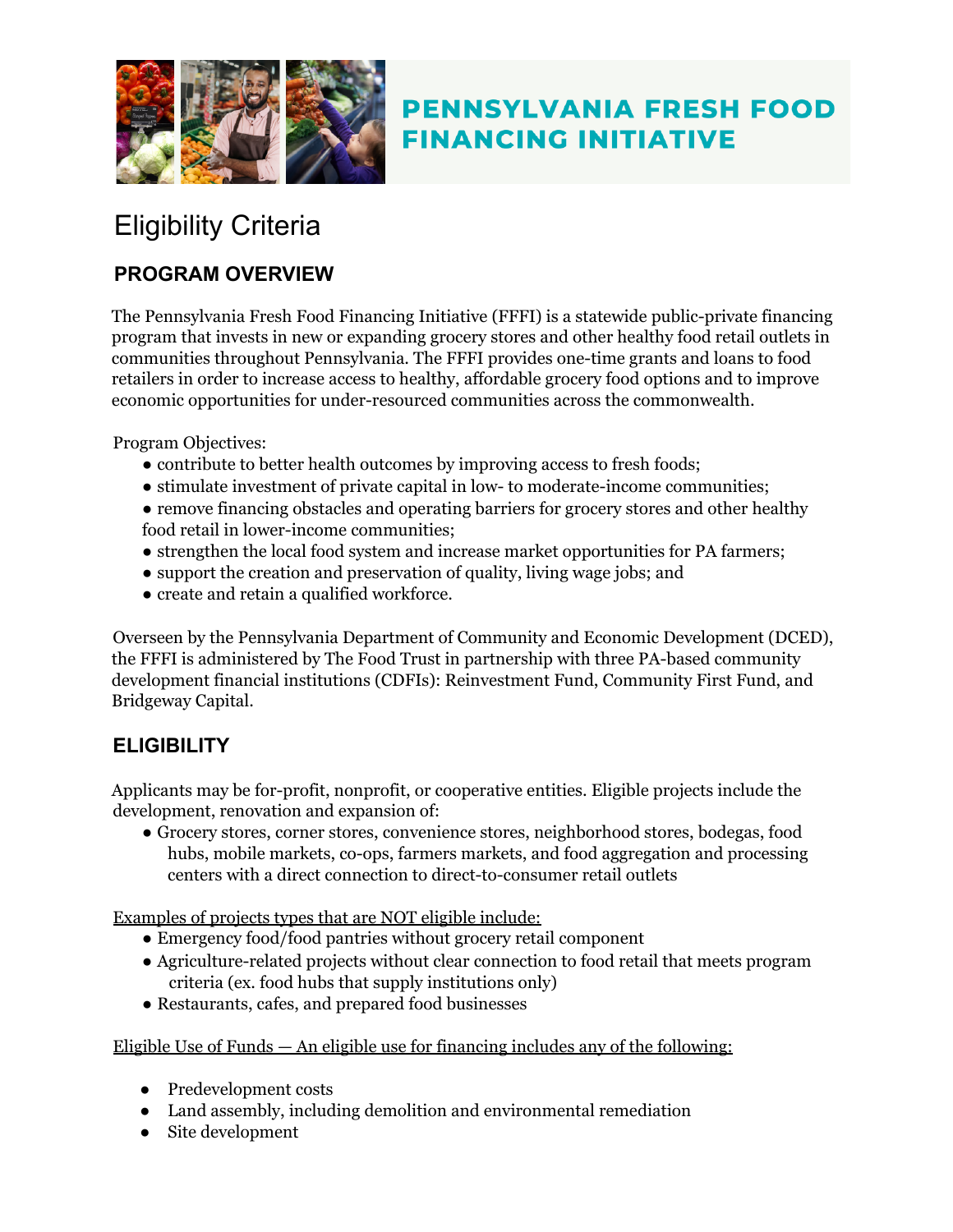- Infrastructure improvement, including renovation, new construction or adaptive reuse
- Equipment purchases that improve the availability and quality of store offerings
- Innovative food access technology that assists the healthy food access efforts of an existing or new grocery store

#### In order to be considered for funding, projects MUST:

- Improve access to affordable, high quality fresh produce and other healthy grocery items for low- to moderate-income shoppers in places where there is not currently adequate access
- Accept or demonstrate plans to accept SNAP and/or WIC to the maximum extent possible (or have connection to retailers that will accept them)
- Demonstrate a path to profitability/financial sustainability
- Apply with a defined location, service area, or customer base
- Operate and provide service in Pennsylvania
- Demonstrate strong engagement and support from local residents and a commitment to providing a positive economic and social impact to the local community.
- Include an experienced manager on the team, with experience managing a similar healthy food project
- Serve customers that live in a low-to moderate-income (LMI) area, by locating in an LMI census tract or demonstrating that a significant number of customers reside in LMI areas

#### Prioritization will be given to projects that:

- Promote supplier diversity and where possible, increase business opportunities for Minority Business Enterprises, Women Business Enterprises, Service-Disabled Veteran Business Enterprises, Veteran Business Enterprises, Lesbian, Gay, Bisexual, and Transgender Business Enterprises; and Disability-Owned Business Enterprises
- Hire employees from the surrounding neighborhoods
- Pay living wages (Please refer to the MIT Living Wage Calculator for your region)
- Source and sell food from Pennsylvania farmers
- Provide customer access to business through means of public transportation, if available
- Align with existing plans and goals of the local government and community residents
- Have a demonstrated history of including local communities and customers into its operations and business development

## **FINANCING**

The PA FFFI provides one-time support for costs associated with opening, renovating or expanding eligible food businesses. Financing packages may include grants, loans and other funding tools on a case-by-case basis in order to appropriately meet the needs of each project. The amount of grant funding offered depends on the availability of funds within the program at the time of application, the need of the borrower, and the size and expected impact of the project. Grant terms and amounts will be determined by The Food Trust in its capacity as program administrator.

Each application deemed eligible will be connected to a partner community development financial institution (CDFI) for loan consideration. Loan terms, collateral requirements and interest rates will be determined by the CDFI and will be based on financial viability and credit underwriting.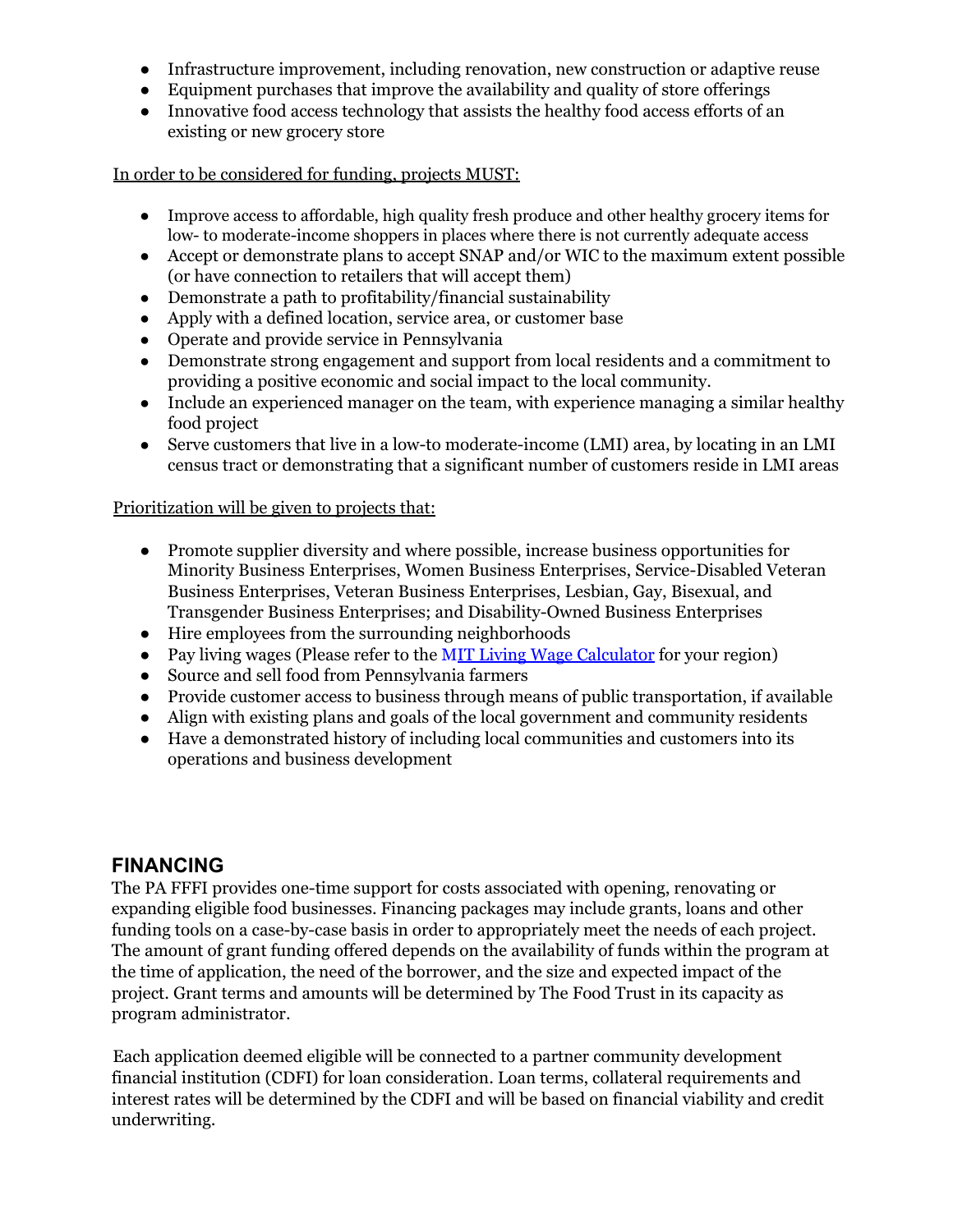## **HOW TO APPLY**

**Applications are currently being accepted through April 29, 2022,** while funds remain available. To find out if you are eligible for the Pennsylvania Fresh Food Financing Initiative, please fill out the application available as a Google Form [here](https://docs.google.com/forms/d/e/1FAIpQLSflhOEa7SC-WvPqkajcV2kns4gGO2aGp-1JigP6h7kOjEJbSA/viewform) or as a [fillable](http://thefoodtrust.org/uploads/media_items/pa-fffi-application-4-23-19-fillable-1.original.pdf) pdf, which can be emailed to:

> The Food Trust Attn: Kate Foley pafffi@thefoodtrust.org

The Food Trust will review the application, schedule a phone call with the applicant, and conduct additional research to determine whether the project meets the program's eligibility.

If a project's programmatic eligibility is confirmed, The Food Trust will set up a follow-up call to confirm aspects of the project and funds needed to determine the amount in grant funding for which the applicant will qualify. At that point, where appropriate, the applicant will also be connected to a partner CDFI in their region for information on potential loan financing, and/or technical assistance.

If you have any questions about the application process or need an application sent to you via mail, please email *pafffi@thefoodtrust.org*.

### **For more information, please visit [thefoodtrust.org/pafffi](http://thefoodtrust.org/pafffi).**

## **PROGRAM PARTNERS**

**The Food Trust** is a national nonprofit dedicated to ensuring that everyone has access to affordable, nutritious food and information to make healthy decisions. Headquartered in Philadelphia, The Food Trust provides leadership and technical assistance for partners across the country. As the Food Access Organization (FAO) for the FFFI, they will help to ensure that applicants meet program eligibility requirements.

**Reinvestment Fund** is a catalyst for change in low-income communities. We integrate data, policy and strategic investments to improve the quality of life in low-income neighborhoods. Using analytical and financial tools, we bring high-quality grocery stores, affordable housing, schools and health centers to the communities